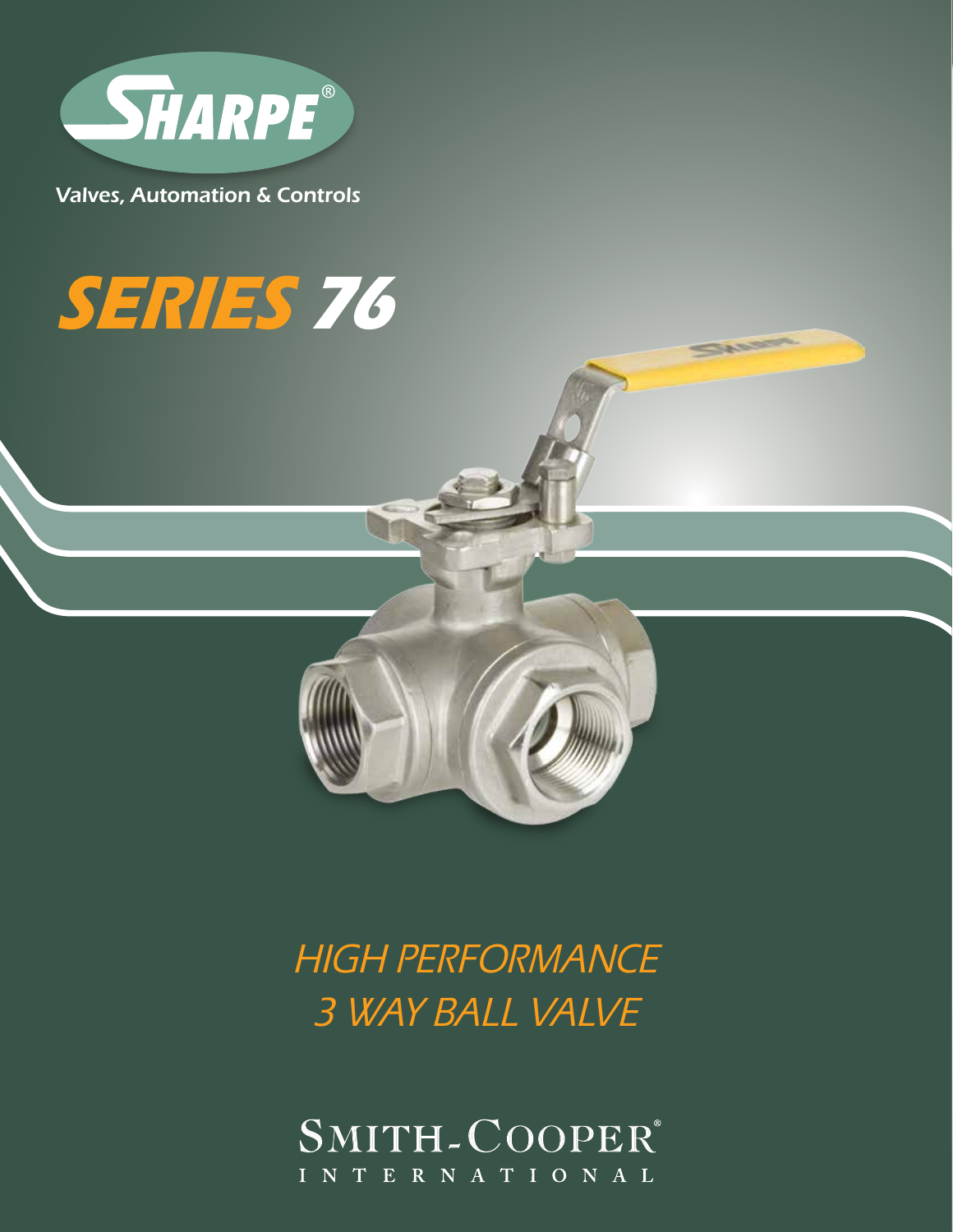## **Design & Features**

#### **Body Material**

316 Stainless Steel

#### **4 Seat Design**

3 way Series 76 valves utilize four seats to securely support the ball.

#### **Flow Plans**

A variety of flow plans are available in both "T" and "L" port configurations.

#### **Stem Design**

Live-loaded, bottom entry, blowout proof stem featuring packing that extends valve cycle life over conventional ball valves and is best choice for actuation.

Stem seals are live-loaded using Belleville springs to provide consistent sealing forces, reducing or eliminating the need for frequent seal adjustment.

#### **ISO 5211 Integral Direct Mount Mounting Pad**

Direct mount pad eliminates need for brackets and couplers\*.

Ideal for actuation.

Actuators may be retrofitted on existing Sharpe® Series 76 without disruption of line integrity.

Allows for secondary containment unit to be added when necessary.

#### **End Connections**

Threaded and Socket Weld end connections are available.

#### **Lockable Handle**

All Sharpe® Series 76 valves are supplied with lockable lever handles.

#### **Traceability**

Body and end piece castings are marked with heat codes providing traceability to the chemical analysis and material test reports performed at the foundry. CMTR's (Certified Material Test Reports) are available upon request.

\*Mounting bracket must be used for high temperature (>180°F) and steam applications.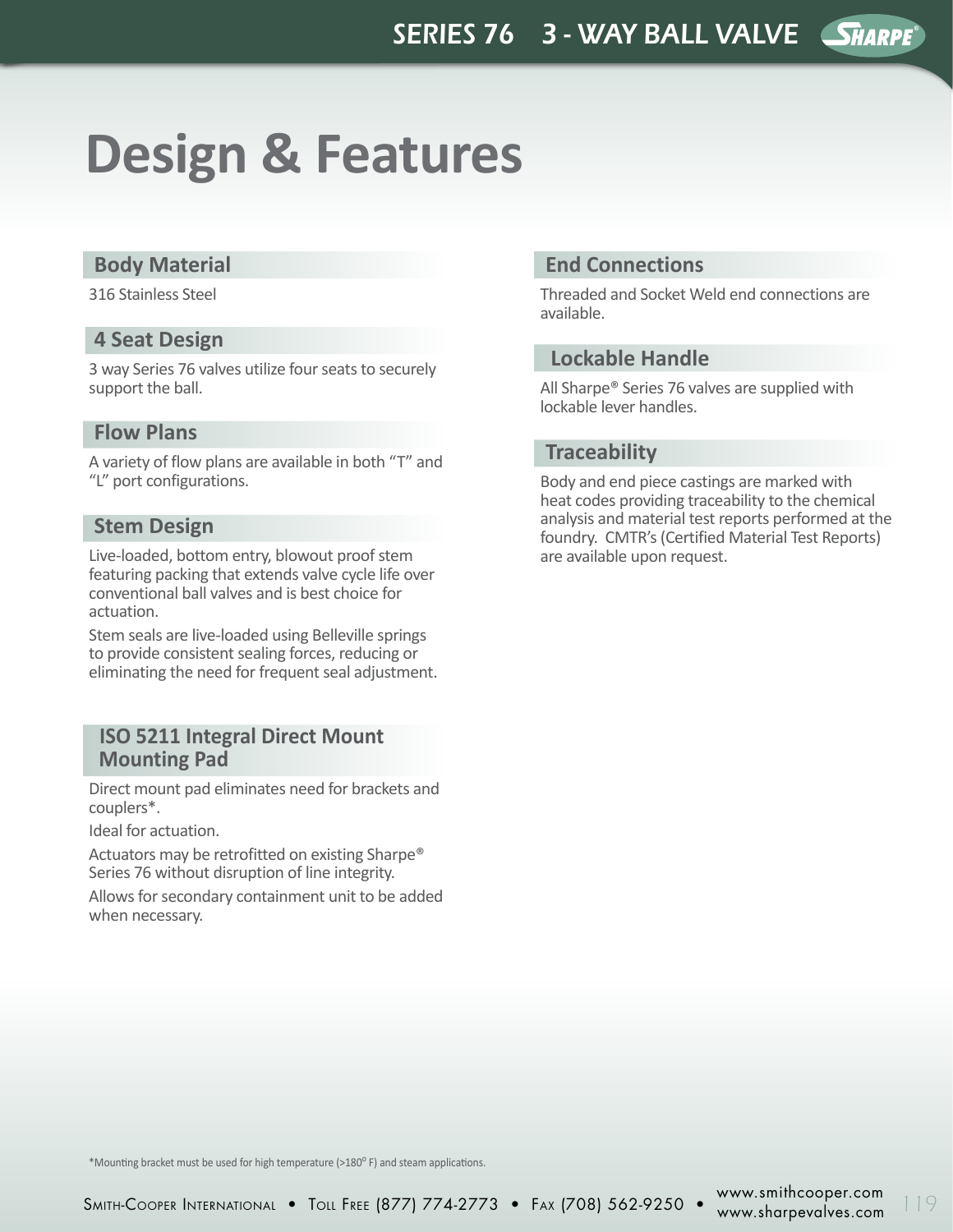### SHARPE SERIES 76 3 - WAY BALL VALVE

#### **Parts & Materials**



| No.            | <b>Part Name</b>         | Qty            | Material                           |
|----------------|--------------------------|----------------|------------------------------------|
|                | Body                     | 1              | 316 Stainless Steel ASTM A351 CF8M |
| $\gamma$       | <b>Ends</b>              | $\mathcal{S}$  | 316 Stainless Steel ASTM A351 CF8M |
| 3              | Ball                     | 1              | 316 Stainless Steel                |
| $\overline{4}$ | Seat                     | 4              | <b>TFM®</b>                        |
| 5              | Stem                     | 1              | 316 Stainless Steel                |
| 6              | <b>Thrust Washer</b>     | 1              | PTFE                               |
| 7              | <b>End Seals</b>         | 3              | PTFE                               |
| 8              | <b>Stem Packing</b>      | $\overline{2}$ | PTFE                               |
| 9              | <b>Thrust Washer</b>     | 1              | <b>TFM®</b>                        |
| 10             | Gland                    | 1              | <b>300 Series Stainless Steel</b>  |
| 11             | <b>Belleville Washer</b> | 2              | 300 Series Stainless Steel         |
| 12             | Lock Tab                 | 1              | <b>300 Series Stainless Steel</b>  |
| 13             | Handle Nut               | 2              | 300 Series Stainless Steel         |
| 14             | Washer                   |                | <b>300 Series Stainless Steel</b>  |
| 15             | Handle                   | 1              | 300 Series Stainless Steel         |
| 16             | <b>Handle Sleeve</b>     | 1              | <b>Vinyl Grip</b>                  |
| 17             | Stopper                  | 1              | 300 Series Stainless Steel         |
| 18             | <b>Stopper Sleeve</b>    | 1              | <b>300 Series Stainless Steel</b>  |
| 19             | Stopper Nut              | 1              | 300 Series Stainless Steel         |
| 20             | <b>Locking Device</b>    |                | <b>300 Series Stainless Steel</b>  |

120 Smith-Cooper International • Toll Free (877) 774-2773 • Fax (708) 562-9250 • www.sharpevalves.com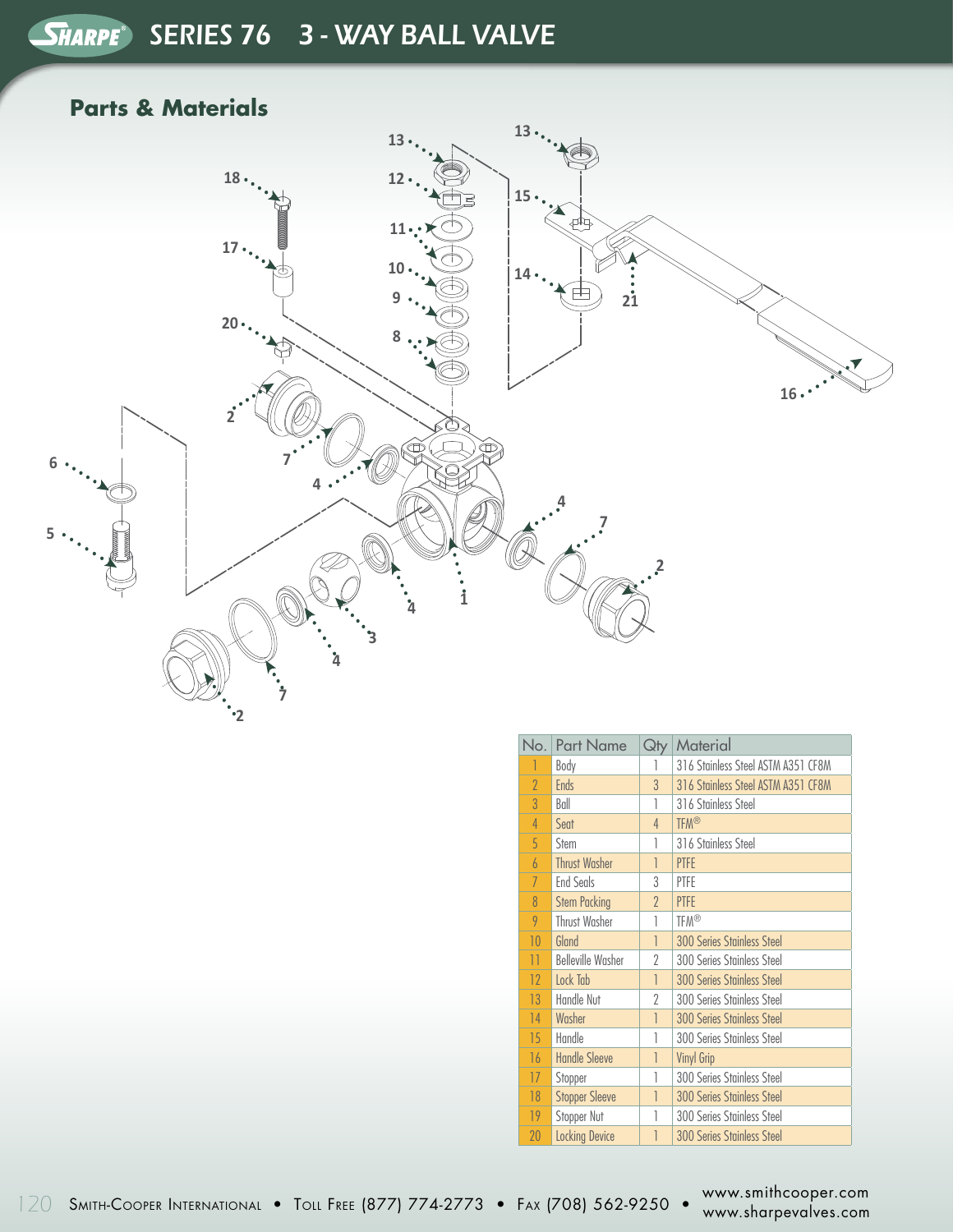SERIES 76 3 - WAY BALL VALVE SHARPE®

#### **Dimensions**



| <b>Size</b>    | A    | B    |      | D    | E    | F    | G    |      | Н    |      | Κ               |                  |
|----------------|------|------|------|------|------|------|------|------|------|------|-----------------|------------------|
| $\sqrt{4}$     | 0.43 | 2.98 | 2.56 | 0.35 | 5.20 | 1.51 | 1.45 | 0.24 | 0.24 | 0.32 | FO4             | F <sub>0</sub> 3 |
| 3/8            | 0.43 | 2.98 | 2.56 | 0.35 | 5.20 | 1.51 | 1.45 | 0.24 | 0.24 | 0.32 | F <sub>04</sub> | F <sub>0</sub> 3 |
|                | 0.49 | 2.98 | 2.56 | 0.35 | 5.20 | 1.51 | 1.45 | 0.24 | 0.24 | 0.32 | F04             | F <sub>0</sub> 3 |
| 3/4            | 0.63 | 3.41 | 2.82 | 0.35 | 5.20 | 1.76 | 1.74 | 0.24 | 0.24 | 0.35 | F <sub>04</sub> | <b>F03</b>       |
|                | 0.79 | 4.06 | 3.71 | 0.43 | 7.09 | 2.00 | 2.17 | 0.24 | 0.28 | 0.45 | F <sub>05</sub> | F <sub>04</sub>  |
| $1-1/4$        | 0.98 | 4.65 | 3.94 | 0.43 | 7.09 | 2.27 | 2.39 | 0.24 | 0.28 | 0.45 | F <sub>05</sub> | F <sub>04</sub>  |
| $1 - 1/2$      | 1.26 | 4.95 | 4.56 | 0.55 | 8.86 | 2.46 | 2.96 | 0.28 | 0.35 | 0.59 | F07             | F <sub>05</sub>  |
| $\overline{2}$ | 1.50 | 5.87 | 4.92 | 0.55 | 8.86 | 2.93 | 3.32 | 0.28 | 0.35 | 0.59 | <b>F07</b>      | F <sub>05</sub>  |

Dimensions (Inches)

Smith-Cooper International • Toll Free (877) 774-2773 • Fax (708) 562-9250 • www.smithcooper.com www.smincooper.com 121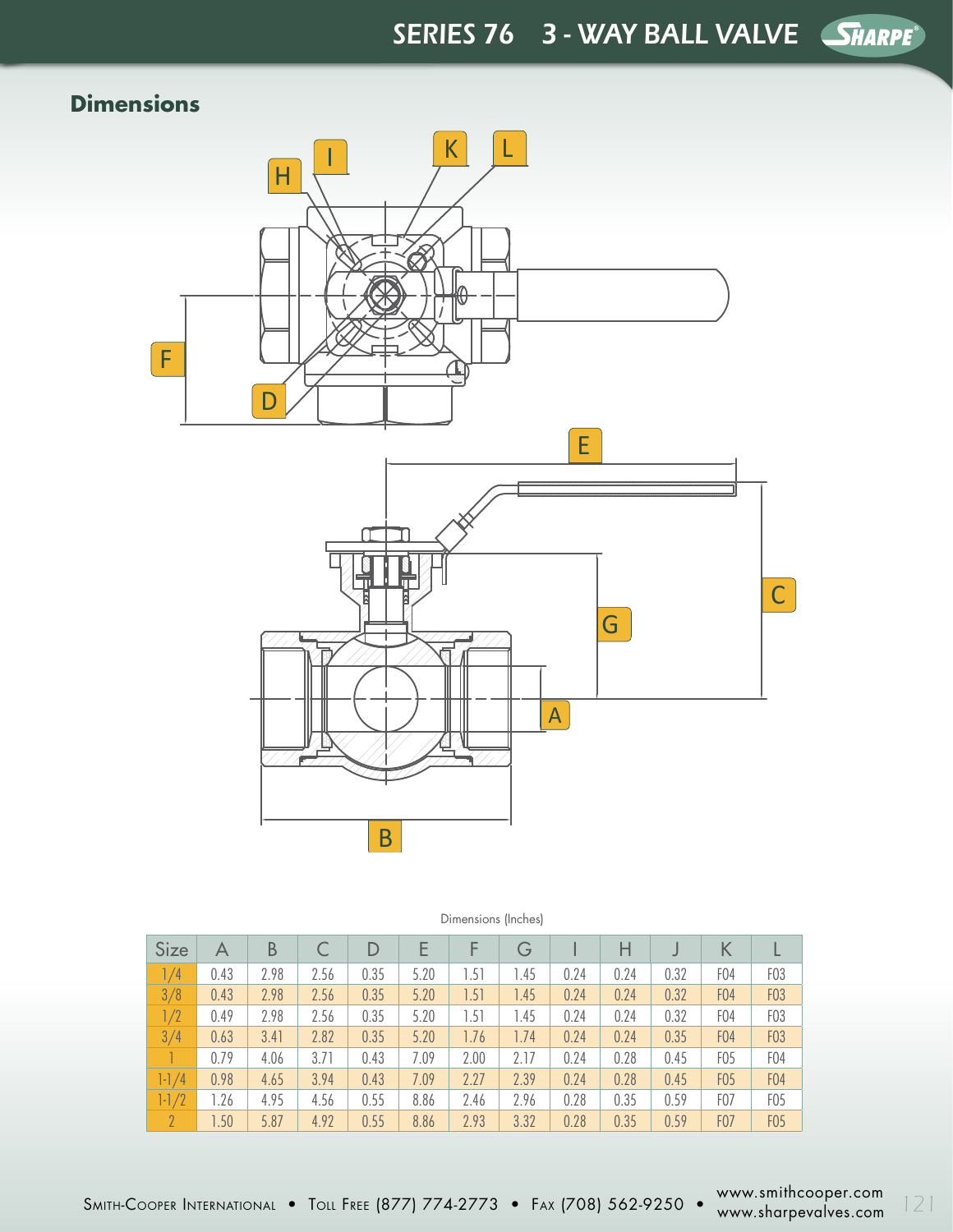#### **Technical Information**



| <b>Size</b>   |               |        | Torque in/Lbs | Weight        |       |  |
|---------------|---------------|--------|---------------|---------------|-------|--|
|               | <b>T</b> Port | L Port | PTFE "T" Seat | TFM® "M" Seat | Lbs   |  |
| 1/4           |               | 3      | 35            | 40            | 1.65  |  |
| 3/8           | 6             | 3      | 35            | 40            | 1.65  |  |
| $\frac{1}{2}$ | 8             |        | 35            | 40            | 1.65  |  |
| 3/4           | 13            |        | 70            | 73            | 2.65  |  |
|               | 22            | 12     | 82            | 100           | 3.97  |  |
| $1 - 1/4$     | 35            | 20     | 182           | 183           | 5.51  |  |
| $1 - 1/2$     | 59            | 34     | 235           | 241           | 7.94  |  |
|               | 88            | 51     | 495           | 501           | 12.79 |  |